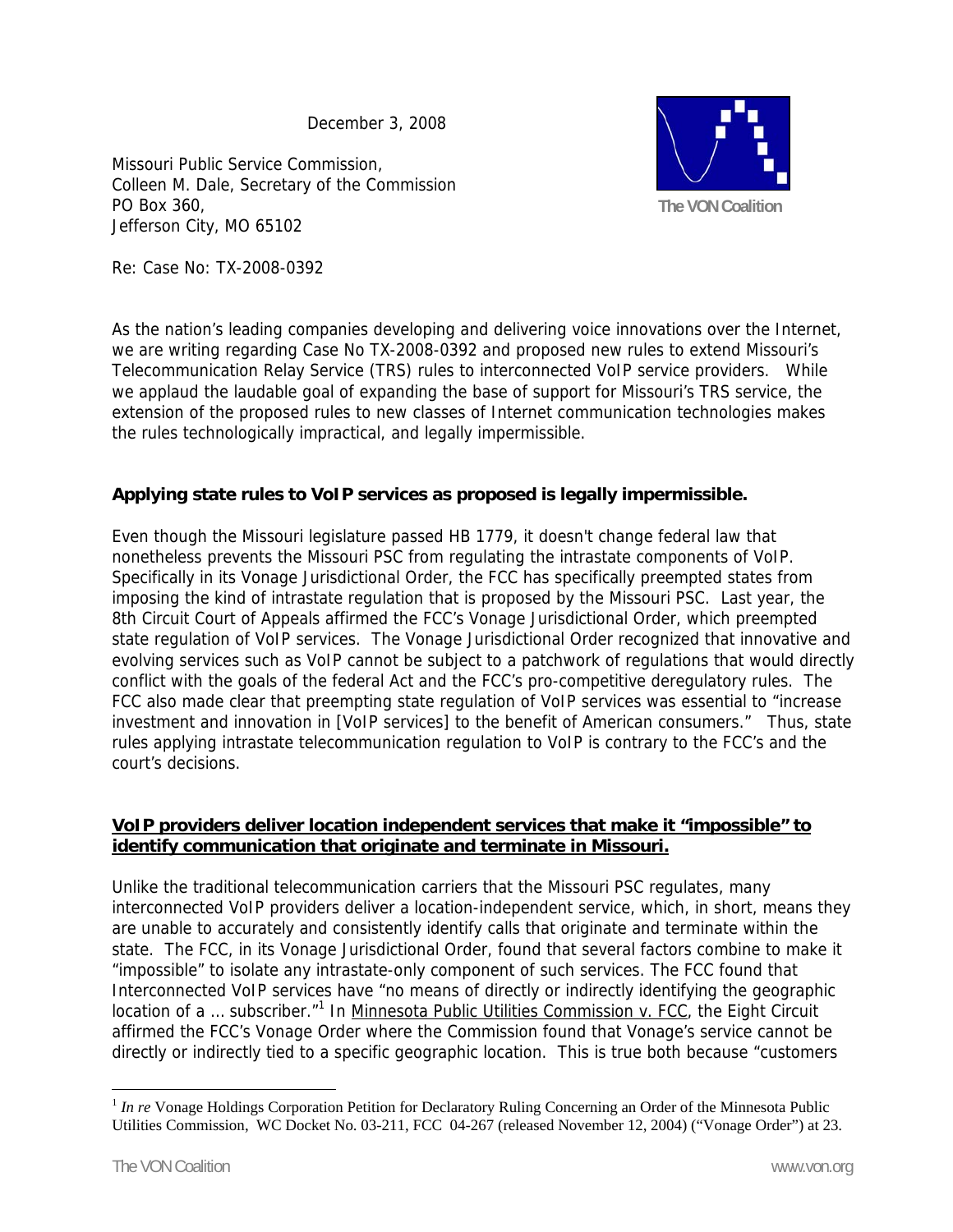may use the service anywhere in the world where they can find a broadband connection, $n^2$  and separately, because Interconnected VoIP services like Vonage's can assign telephone numbers to customers that are "not necessarily tied to" the user's usual or "home" location.<sup>3</sup>

Thus, while it may be possible to attempt to identify intrastate conversations based upon the use of a North American Numbering Plan (NANP) assigned numbers representing a Missouri area code, such data is an inaccurate proxy for determining whether a service is being used within Missouri. As the FCC has found, Interconnected VoIP services can utilize "geographically independent telephone numbers<sup>"4</sup> where the "number is not necessarily tied to the user's physical location for either assignment or use, in contrast to most wireline, circuit-switched calls."<sup>5</sup> For example, several Interconnected VoIP providers enable U.S. consumers to subscribe to services utilizing area codes in cities throughout the country, international telephone numbers, and in some cases even multiple phone numbers in different cities or countries, thus facilitating competition and newer ways to communicate.<sup>6</sup>

While Interconnected VoIP services can bestow consumers "each with the ability to communicate with anyone in the world from anywhere in the world,"<sup>7</sup> a call from a 314 prefixed telephone number does not suggest it originates in Missouri. Because nomadic interconnected VoIP services can be utilized from any broadband connection in the world, a 314 area code call instead might be a U.S. soldier serving in Iraq who has chosen a Missouri phone number in order to allow his grandparents living in Missouri to more easily make a local phone call to reach him overseas. Indeed, VoIP is an especially popular service for people from Missouri who serve their country overseas.<sup>8</sup> Yet, a VoIP provider has no way of accurately determining the origination or endpoint of data packets over the broadband network. This point was made especially clearly in the FCC's Pulver Order, which explained that Internet-based services are inherently "portable" and that VoIP providers cannot "*determine the actual physical location of an underlying IP address*."<sup>9</sup>

Nor is a Missouri billing address or purchase receipt a proxy for knowing that the service is a Missouri based service. Many Interconnected VoIP providers sell a single device which may be purchased in Missouri but used entirely elsewhere. For example with some VoIP services, the user can purchase a device for a one-time \$40 price that plugs into a USB port on a computer and enables the purchaser to send these devices to relatives in other countries as Christmas presents to enable the relatives to make unlimited local and long distance calls to and from the

 $\overline{a}$ 

<sup>2</sup> *Id.* at 5. 3 *Id*. at 9. 4 *Id.* at 7. 5 *Id.* at 9. 6

<sup>&</sup>lt;sup>6</sup> See for example http://broadband-telephones.com/search/availability.aspx

<sup>&</sup>lt;sup>7</sup> Vonage Order at 18

<sup>&</sup>lt;sup>8</sup> Everyone from the troops on the ground in Iraq, Afghanistan, to Central Command are enjoying widespread use of VoIP to affordably communicate with families, loves ones, and keep America safe. Troops are using VoIP to participate in weddings, visit with newborns and participate in family events. A soldier no longer has to choose between serving their families and serving their country. After using VoIP, one Army General recently observed that efforts to connect troops and families using VoIP represent the single greatest boost in morale for the troops in the past 25 years. (Source: Freedom Calls Foundation.)

<sup>9</sup> *Petition for a Declaratory Ruling that pulver.com's Free World Dialup Is Neither Telecommunications nor a Telecommunications Service*, Memorandum Opinion and Order, 19 FCC Rcd. 3307, ¶¶ 21-22 (2004) ("*Pulver Order*").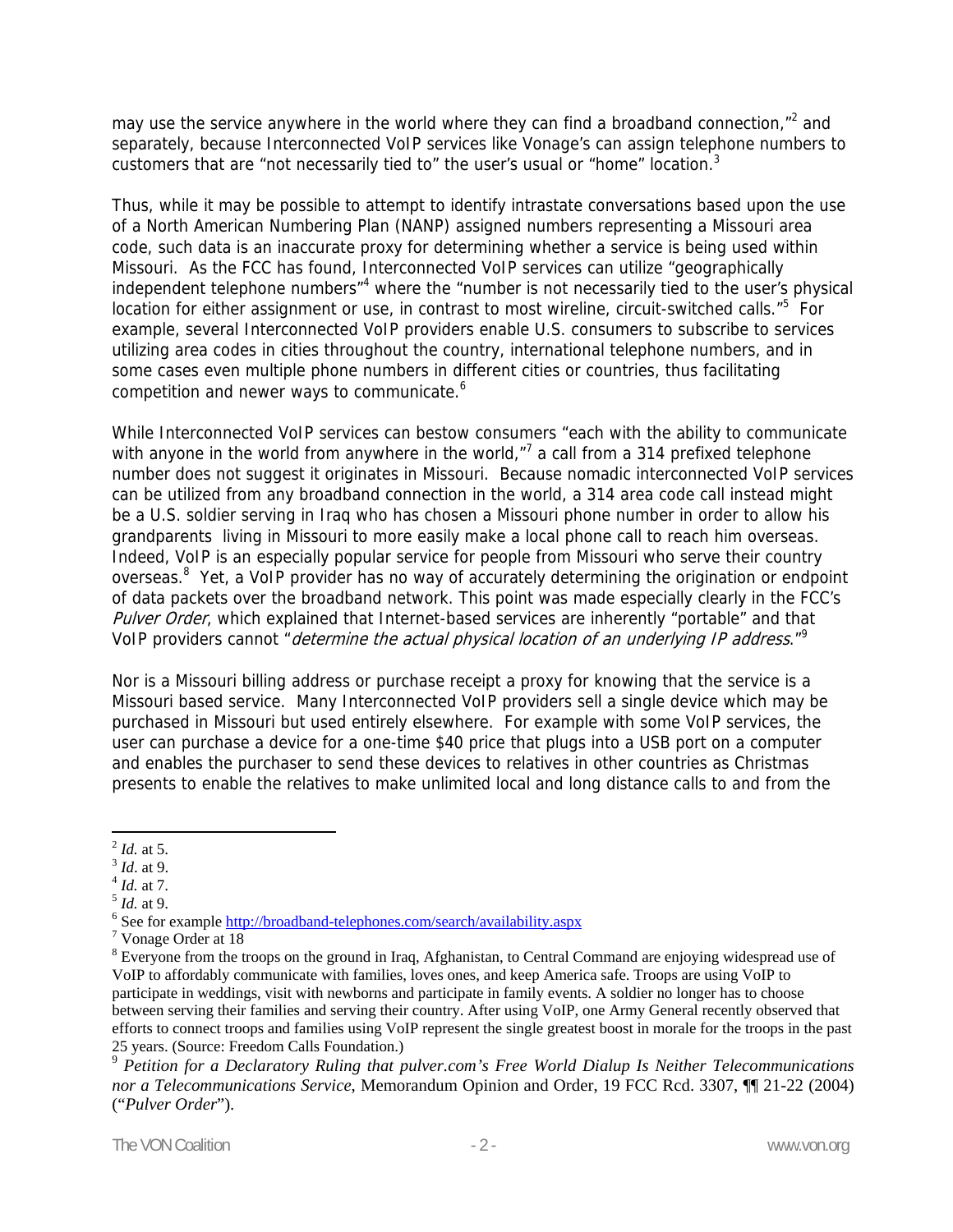U.S.<sup>10</sup> Such a device could be originally purchased in Missouri and have a Missouri area code, but may never make or receive a call from Missouri. Nor does the VoIP provider have a means for determining if it is being used in Missouri.

Furthermore, not only is an Interconnected VoIP service utilized independent of geography, it "enable<sup>[s]</sup> its users to establish a virtual presence in multiple locations simultaneously."<sup>11</sup> Consequently, the foundation on which state jurisdiction to regulate communication is based, that the two end points of a communication are both within the same state, becomes an almost meaningless concept in the context of Interconnected VoIP. In addition, the FCC found "the significant costs and operational complexities associated with modifying or procuring systems to track, record and process geographic location information as a necessary aspect of the service would substantially reduce the benefits of using the Internet to provide the service, and potentially inhibit its deployment and continued availability to consumers." Accordingly, the FCC "f[ou]nd that the characteristics of DigitalVoice preclude any practical identification of, and separation into, interstate and intrastate communications for purposes of effectuating a dual federal/state regulatory scheme...."<sup>12</sup> For these reasons, it is impossible for VoIP providers to always know which users are communicating to and from Missouri (as required by the proposed rules) when the FCC has said it is "impossible" to do so.

## **Applying state regulation to Internet communication, in violation of FCC rules, would also stifle consumer benefits and slow broadband adoption in Missouri.**

Interconnected VoIP technologies can be a force for increased competition, a platform for innovation, a driver for broadband deployment, and a vehicle for continued economic growth. In fact, with the right policies VoIP competition can save Missouri consumers an astounding \$2.3 billion over the next 5 years<sup>13</sup> – putting real money back into consumers' pockets through the power of competition at a time when families really need it. Further by harnessing VoIP as a broadband driver, just a 7% increase in broadband adoption in Missouri could create nearly  $50,000$  new jobs<sup>14</sup>. Indeed as the state enters an economic downturn, VoIP is now projected to be the number one job creator of any industry in the country.<sup>15</sup> However the draft rules could not only stall and stifle these vast consumer benefits, they run counter to federal policy which seeks to promote competition, investment and innovation.

Enabling VoIP benefits is not only important to consumers, its critical for Missouri's small businesses as well. While small businesses in Missouri are projected to save a whopping \$332 million over the next 5 years from VoIP enabled competition, these savings could be delayed if Missouri imposed technologically impossible mandates on VoIP providers.<sup>16</sup> Furthermore, the

 $\overline{a}$ 

<sup>16</sup> Micra report (available online at http://www.micradc.com/news/publications/pdfs/Updated\_MiCRA\_Report\_FINAL.pdf )

The VON Coalition **The VON Coalition** - 3 - The VON Coalition **- 3** - www.von.org

 $10$  See for example: http://www.magicjack.com/9/faq/

<sup>&</sup>lt;sup>11</sup> Vonage order at 22419  $\P$  24

 $12$  Id. at 22411 | 14.

<sup>13</sup> Micra report (available online at http://www.micradc.com/news/publications/pdfs/Updated\_MiCRA\_Report\_FINAL.pdf ) found that VoIP competition can save consumers in Missouri \$2,319,229,231 over the next 5 years.

<sup>&</sup>lt;sup>14</sup> Missouri would see an additional 48,592 jobs from a 7% increase in broadband, according to Connected Nation's State-by-State Summary of the Annual Economic Impact Associated with Accelerating Broadband for Each State

http://www.connectednation.com/documents/2008\_02\_21\_TheEconomicImpactofStimulatingBroadbandNationally\_AConnectedNationR

eport\_001.pdf<br><sup>15</sup> The industry leading the way in terms of employment growth over the next few years will be Voice Over Internet Protocol providers (VoIP), according to economic research firm IBISWorld, with average annualized jobs growth of around 19.4 percent through 2012.<br>http://www.ibisworld.com/pressrelease/pressrelease.aspx?prid=116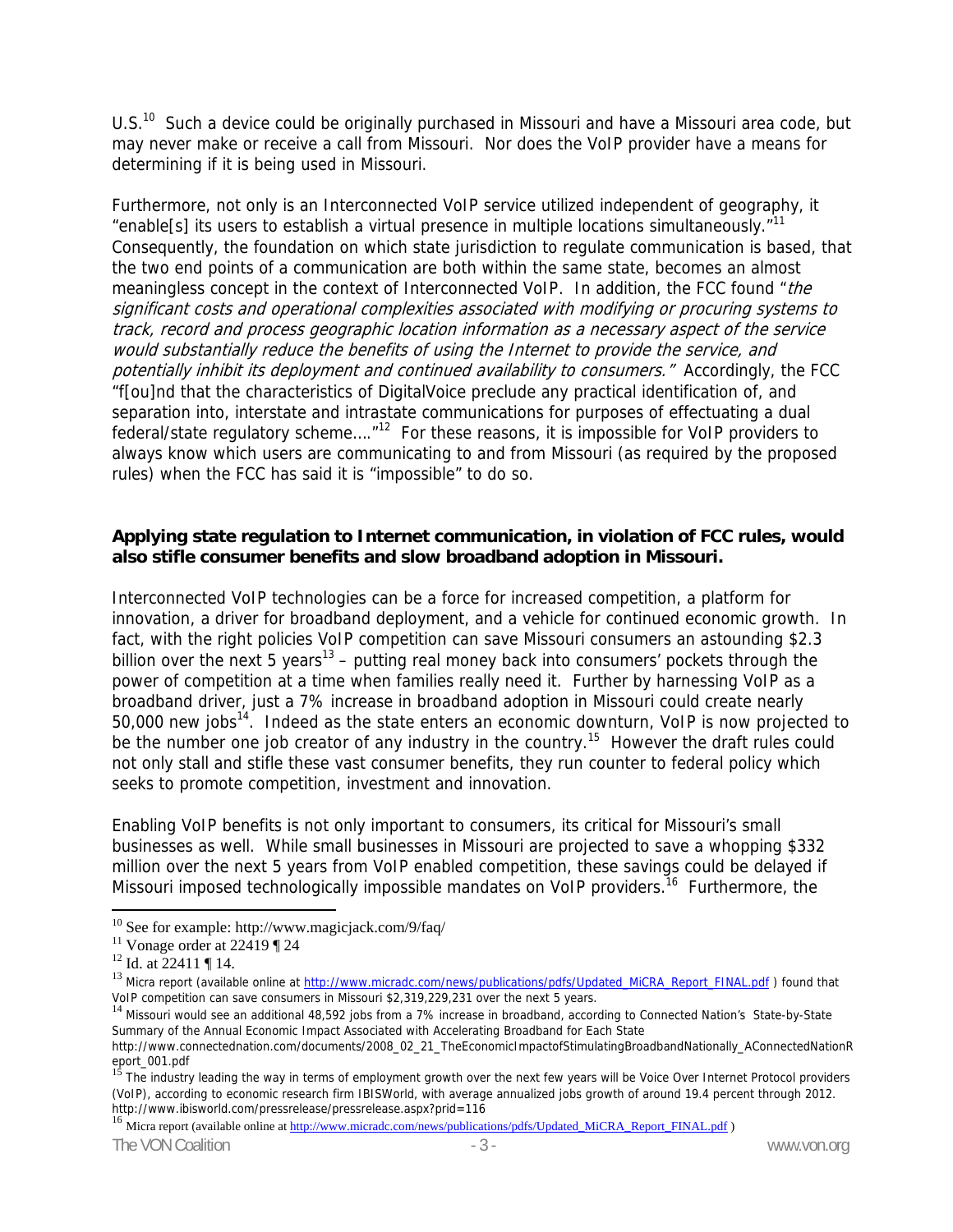proposed rules are likely to be especially difficult for the vast majority of VoIP providers which are small businesses themselves. As the Small Business Administration ("SBA") has pointed out, 97% of Interconnected VoIP providers are small businesses themselves – on average serving a little more than 1,000 customers each.<sup>17</sup> For the handful of their customers that may be located in Missouri, these small businesses (although likely serving only a few customers) would nonetheless have to deploy expensive technology in order to file the required data which the FCC has said is likely to "potentially inhibit its deployment and continued availability to consumers.  $\mathbb{Z}^8$ .

Furthermore, Section 4 CSR 240-33.170 (1) which requires the application of "a monthly surcharge to each customer bill" presumes that VoIP services in fact have a monthly bill, are billed the same way as traditional services, and can include a specific line item on a monthly phone bill. However, Interconnected VoIP represents a broad diversity of business models for a broad diversity of services that are radically different from the traditional phone companies that the Missouri PSC regulates – making such a rule impracticable. Many of these services simply don't have traditional monthly bills. For example:

- Ooma offers a VoIP service with a one-time price for life and "no more phone bills."<sup>19</sup>
- MagicJack offers a service with a one-time hardware fee, and an annual fee going forward. They likewise advertise no more monthly phone bills.<sup>20</sup>
- Some VoIP services like Adphone<sup>21</sup>, LycosPhone<sup>22</sup>, the Russian based Evaphone<sup>23</sup>, or Plumble<sup>24</sup> – earn their revenue through a variety of different advertising based systems
- XO charges for their VoIP service by the megabyte of broadband used, not by the voice  $line<sup>25</sup>$

These are exciting business models that can give Missouri consumers new choices and ways to communicate – without the monthly bills that characterize traditional phone services of the past. The Missouri PSC should not adopt rules that force these innovative technologies and services to use the same business models and monthly bill structures in order to recover fees. Doing so would likely only deny Missouri consumers the option of using these innovative new services, or force the provider to create a monthly phone bill merely for regulatory purposes.

In view of the federal decisions preempting state regulation and the other harmful effects of regulating Internet services, we encourage the Missouri PSC to refrain from attempting to regulate VoIP and instead seek to harness the full power and potential that Internet based communication can deliver. More and more states are coming to recognize that VoIP can be

 $\overline{a}$ 

<sup>&</sup>lt;sup>17</sup> Of 200 Interconnected VoIP providers, the SBA Office of Advocacy estimates that 193 companies are likely to be small businesses that collectively serve less than 200,000 customers – or a little over 1,000 customer a piece. *See* Universal Service Contribution Methodology, SBA comments, WC Docket No. 06-122, at 4-5 (filed Aug. 8, 2006).

 $18$  The FCC found "the significant costs and operational complexities associated with modifying or procuring systems to track, record and process geographic location information as a necessary aspect of the service would substantially reduce the benefits of using the Internet to provide the service, and potentially inhibit its deployment and continued availability to consumers."

<sup>&</sup>lt;sup>19</sup> For a one time prices, and no monthly phone bills, Ooma provides a unique VoIP service but presumably doesn't have an ability to recover TRS fees on a monthly phone bill. See: http://www.ooma.com/

<sup>&</sup>lt;sup>20</sup> Magicjack doesn't have a monthly bill in order to recover a Missouri TRS fee. See <u>http://www.magicjack.com/</u><br><sup>21</sup> http://www.adphone.com/<br><sup>22</sup> http://www.download.com/Lycos-Phone/3000-2349\_4-10519170.html<br><sup>23</sup> http:

The VON Coalition **The VON Coalition**  $-4$  http://www.xo.com/forms/Campaign/ExternalSales/ppc/Voip/Voip.aspx